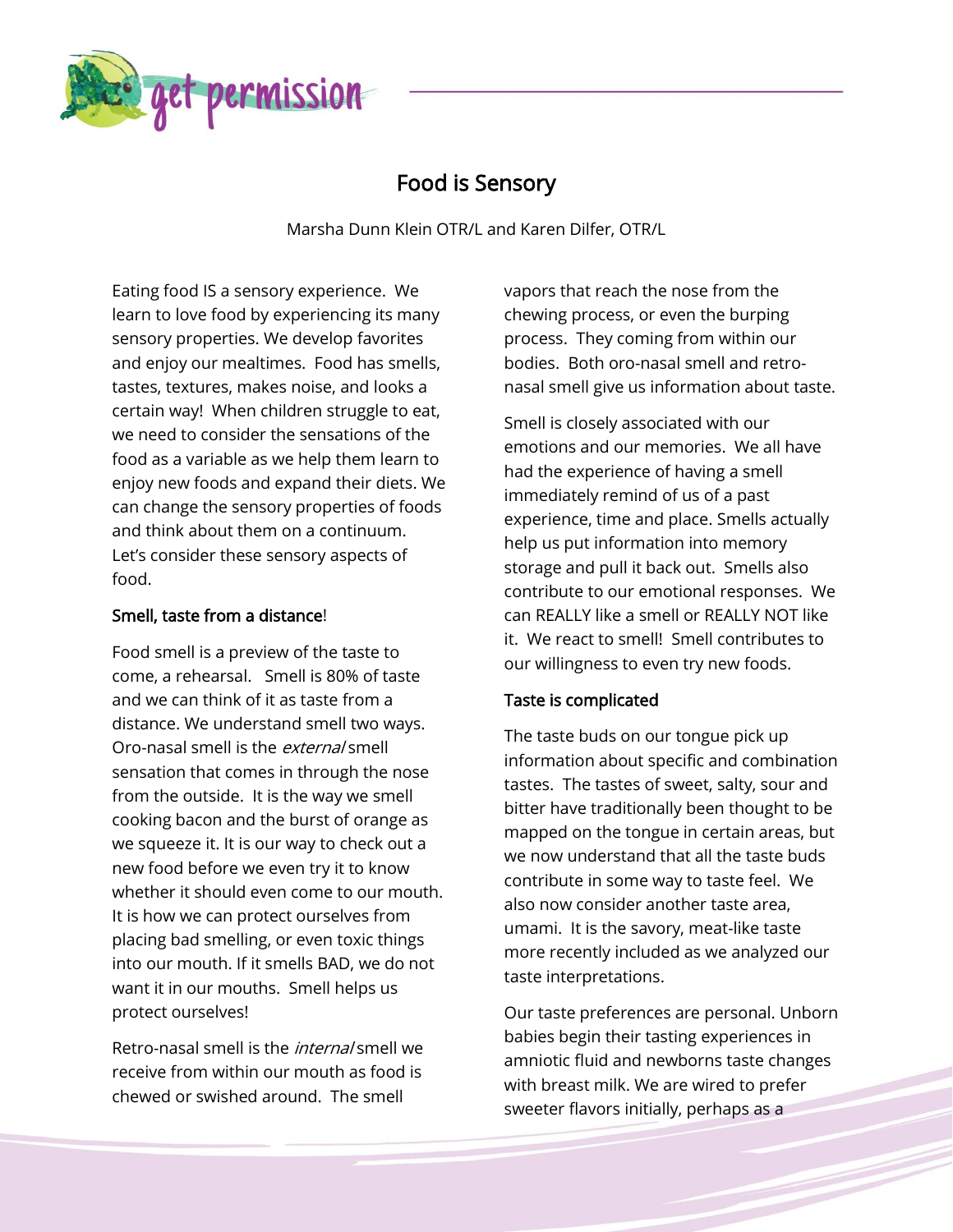protection, so we do not eat foods BAD for us. Toddlers take time to appreciate more bitter tastes of some vegetables and some think there is a genetic predisposition for enjoyment (or not) of some of the more bitter vegetable flavors. Taste preferences evolve over time. They are influenced by personal, familiar and cultural experiences. Taste is considered the "bedrock of flavor" by Bob Holmes of Flavor: Our Most Neglected Sense in his descriptions of this complicated personal sensation.

When we think of *flavor* of foods, we must consider the contributions of both sensations of smell and taste. But, texture feel is also a contributing factor!

#### Oh, that texture!

Everything we put in our mouth has a feel. There is the feel of the breast, bottle, finger, spoon, fork, cup and straw and the texture from the liquid or food. And food has a feel.

We describe a continuum of textures as babies transition from liquids to purees to mashed foods and solids. However, within each of these descriptors, there are many more texture sensation variations that children interpret as they learn to like, or not like, new foods. In Japan, there are 408 food texture words and in the US there are 78! We usually, however only consider a handful to texture word options with children. Think about how the textures of lumpy, chunky slippery, viscous, dense, runny, scattery, meltable, crispy, airy, coarse, grainy, juicy, and stiff also contribute to our enjoyment or further complicate a worry about texture for children who have challenges with their sensory enjoyment of foods! Authors

Mouritsen and Styrbaek describe the appreciation food as more than taste, but also, and very importantly, as the physical characteristics of foods as mouthfeel.

## The sound of crunch!

And, food also has sound! The crunch or crisp of biting through foods provides an external auditory sound, but also we have internal bone conduction sound from the jaw experience of chewing that vary with the complexity of the solid. These sounds can be subtle, or very LOUD. They can enhance our enjoyment or contribute to displeasure.

Hearing, as in smell, is interpreted from external information as well as internal information. We hear sounds externally as sound waves that are collected in the ear and directed to touch the ear drum. Sound waves are turned into vibrations that are transmitted to the inner ear and cochlea for interpretation. This sound can be considered touch from a distance as the wave touches the ear drum. We know many children who sound sensitive or sound and touch sensitive. It is interesting how many touch sensitive children are also sound sensitive. This external hearing process hears the sound of the *cris*p of a potato chip or juicy crunch of an apple or celery. However, there is also sound generated from within the mouth as food is chewed and moved around the mouth.

The *internal* sounds comes from the sounds we hear from within the mouth due to the proximity of the jaw, throat and mouth to the hearing apparatus and the bones of the skull. Internal chewing sounds are amplified through bone conduction or bone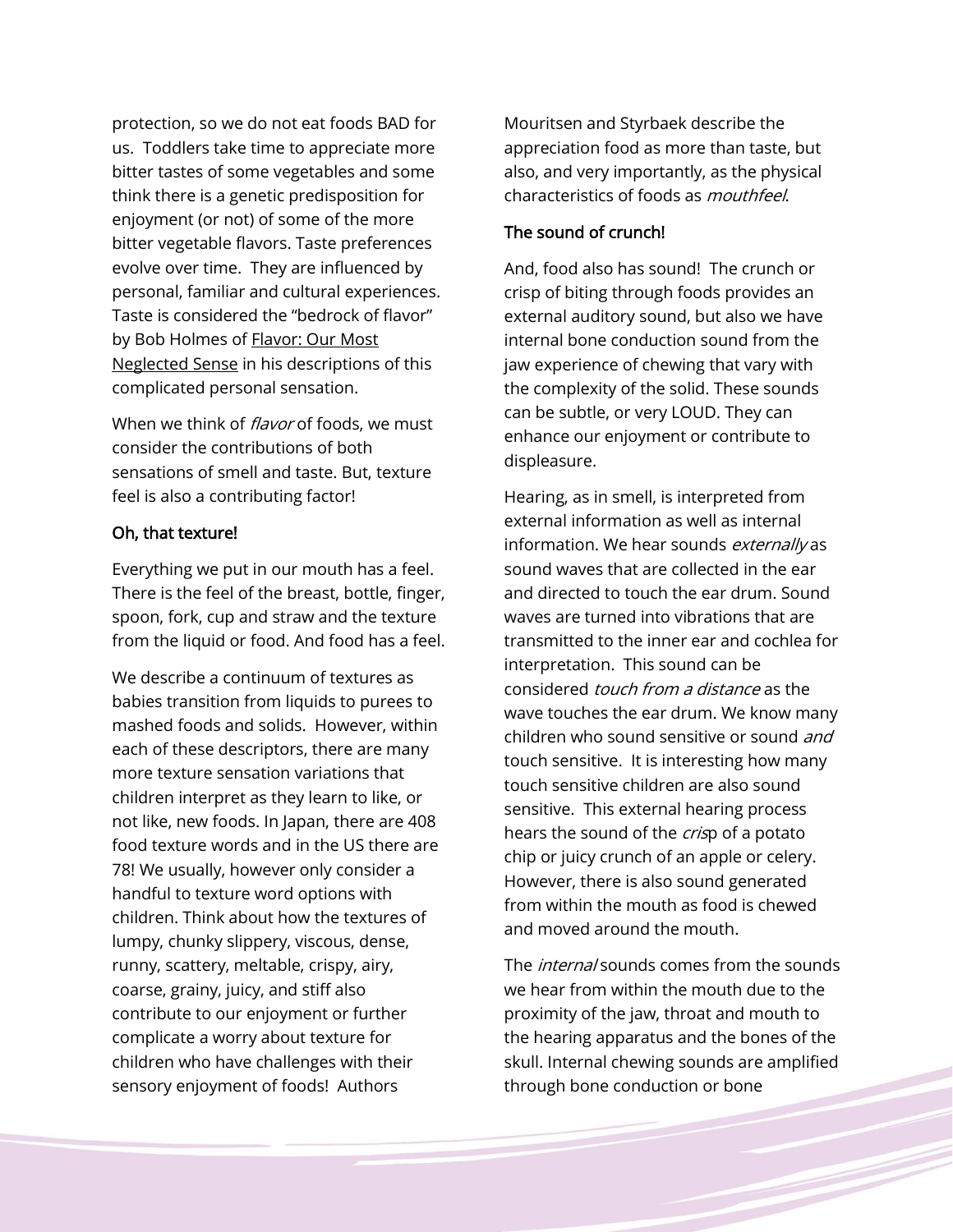transmission. Most of us do not notice or can easily ignore these sounds. Sometimes surprise sound or crunch adds to our food enjoyment, BUT for some children the NOISE of food can be problematic!

## Looking at food is a preview

We learn so much about food from seeing it! We get a preview, a rehearsal, of the meal and visually decide if the food on our plate is appealing, whether it is familiar or unfamiliar, whether it fits into our categories of personal preference. Some enjoy the experience of eating at a fancy restaurant and appreciating the artistic arrangement of the gourmet food. This visual attraction can entice us into the meal. We have experiences of having a new food presented that does not appeal to us at all visually. Vision can be the traffic patrol on whether we even want the food near our mouth!

Children learn a lot about mealtimes through their eyes. They learn about utensils, food differences, visual texture differences, and the pace of presentation. They see the feeder and can feel the feeder's pressure from the body language, the size of the mouthful, the lean of the grown up, and the persistence of the offer. Through grown up body language, children can be more, or less comfortable with the meal.

Some children who have feeding challenges can be extra sensitive about the tiniest of visual difference in their foods. An extra brown piece of toast, a random raisin in the oatmeal, or the apple that has green skin instead of red skin can be enough for a mealtime meltdown. A peanut butter

sandwich cut in a rectangle instead of a triangle, or plate of elbow macaroni instead of a spirals can end the meal right there! Worried eaters can become visual detectives sleuthing out the tiniest change in their visual food expectations as they determine if they are going to eat any food offered. Vision counts.

### Continua

The sensations of eating are key to food enjoyment. When children do not enjoy the specific sensations, they will reject food offered and can learn to be worried about mealtimes and the offer of any new foods. In order to reduce the worry and stress of mealtimes we recommend starting from SAFE. What foods are safe, familiar and trusted? What foods are okay NOW? And, how can we help the child tip toe towards a new food smell, taste, texture, sound or sight?

We consider each sensation along a graded continuum of complexity. Each child's interest in that sensation is somewhere on that continuum of tiny steps. By thinking continua we are consciously breaking down the steps to success into tiny achievable, less stressful *stretches* towards the goal of more developmentally appropriate foods and expanded food enjoyment. Sensations motivate children towards or away from the meal. When they find enjoyment with sensations, they WANT to come back.

Check out this continuum of sensory food properties found in Anxious Eaters, Anxious Mealtimes by Marsha Dunn Klein. Where is the child on each continuum? What would be a tiny next step for that child?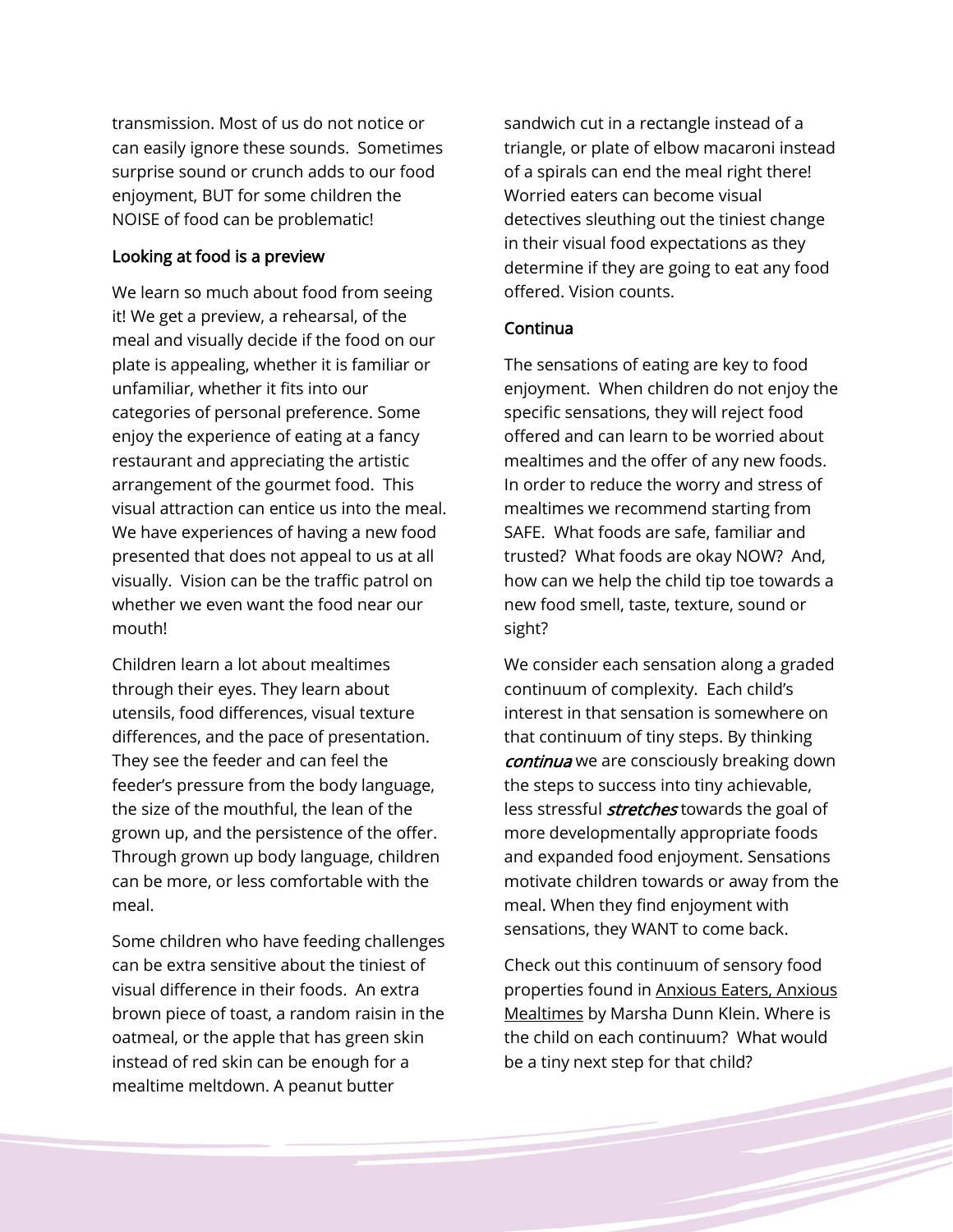| <b>SENSORY CONTINUUM</b>                                                                                        |                |              |
|-----------------------------------------------------------------------------------------------------------------|----------------|--------------|
| <b>DILUTE</b>                                                                                                   | <b>SMELL</b>   |              |
| <b>DILUTE</b>                                                                                                   | <b>TASTE</b>   |              |
| <b>MILD</b>                                                                                                     | <b>TASTE</b>   |              |
| <b>TEMPERATURE</b>                                                                                              |                |              |
| DRY MELTABLES TEXTURE                                                                                           |                |              |
| <b>LIQUID</b>                                                                                                   | <b>TEXTURE</b> | <b>PUREE</b> |
| <b>WET</b>                                                                                                      | <b>TEXTURE</b> | <b>DRY</b>   |
| THIN PUREE <b>TEXTURE</b>                                                                                       |                |              |
| <b>PUREE</b>                                                                                                    | <b>TEXTURE</b> |              |
| PREDICTABLE LUMPS TEXTURE                                                                                       |                |              |
| <b>BINDER FOODS</b>                                                                                             | <b>TEXTURE</b> |              |
| <b>CRUMBS</b><br>Copyright Mealtime Notions, LLC, and Marsha Dunn Klein, MEd, OTR/L, 2018. All rights reserved. | <b>TEXTURE</b> |              |

And this continuum of crumb choices as tiny tastes and smaller textures. Crumbs can add small or large texture to a food. They can be ON a spoonful of puree, under it or on the side to support small sensory changes as well as small oral motor challenges. They can be a bridge to solids and to flavor changes.



And a continuum of bite sizes from tiny to large! Some children are only comfortable with the tiniest of tastes and others stuff their mouths and need to learn to comfortably handle smaller bites. Each child can be somewhere on this continuum.